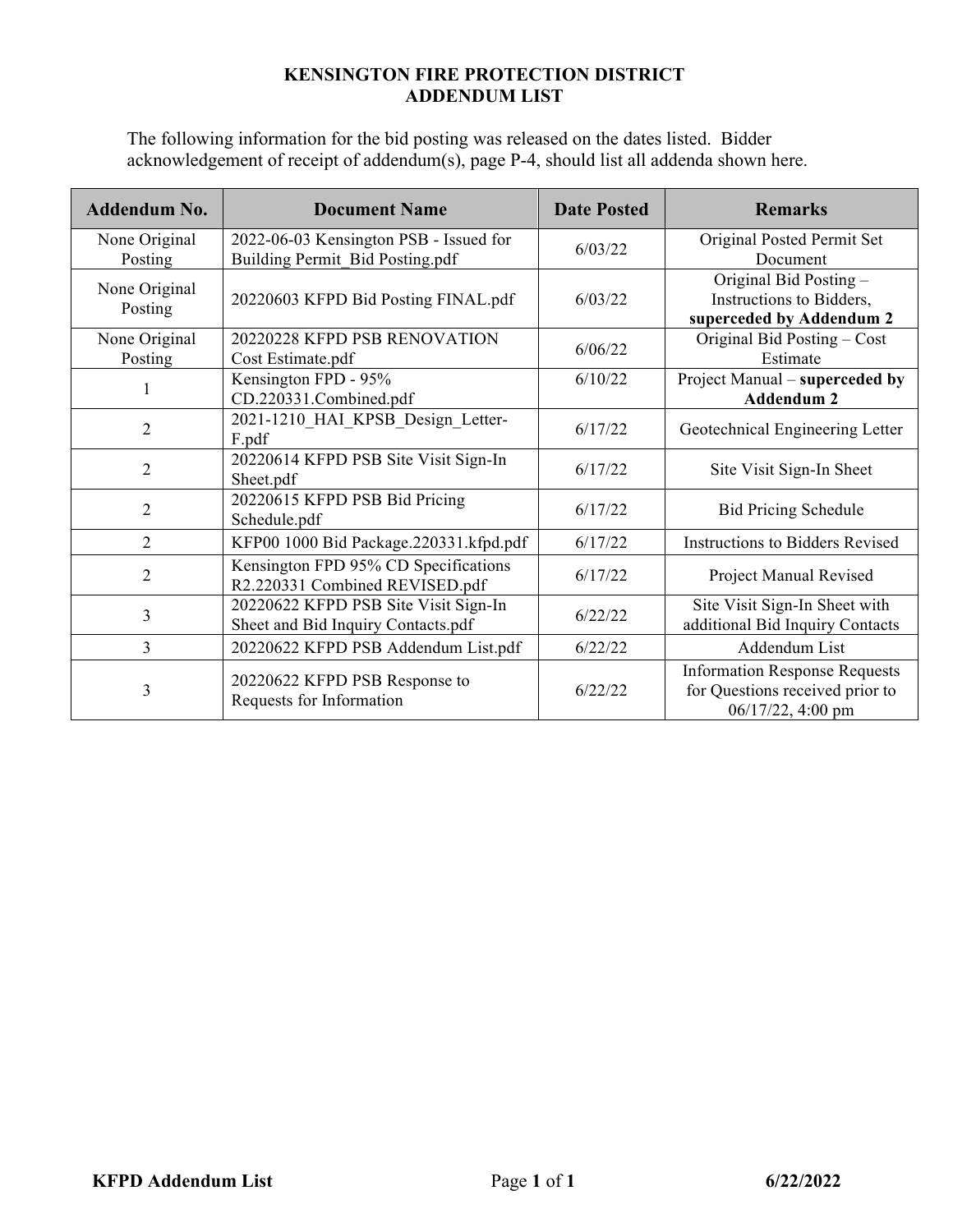The following requests for information were received prior to June 17, 2022, 4:00 pm.

|    | Question                                                                                                                                                                                                                                                 | Response                                                                                                                                                                                                                                                                                                                                                                                                                                                                                                |
|----|----------------------------------------------------------------------------------------------------------------------------------------------------------------------------------------------------------------------------------------------------------|---------------------------------------------------------------------------------------------------------------------------------------------------------------------------------------------------------------------------------------------------------------------------------------------------------------------------------------------------------------------------------------------------------------------------------------------------------------------------------------------------------|
|    | Good Morning, Is there a cost estimate or<br>budget for the project?                                                                                                                                                                                     | A cost estimate was provided 6/6/22 to the bid posting, https://www.bpxplanroom.com/jobs/816/plan-<br>holders/kensington-fire-protection-district-public-safety-building-seismic-renovation                                                                                                                                                                                                                                                                                                             |
| 2  | Do you know the current construction estimate<br>or budget?                                                                                                                                                                                              | See response to question 1.                                                                                                                                                                                                                                                                                                                                                                                                                                                                             |
| 3  | It would be great if you could make the prebid<br>meeting mandatory. Since it is a renovation, I<br>would highly recommend the prebid to be<br>mandatory.                                                                                                | It was discussed with the Kensington FPD District Manager and the project team does not feel it is necessary<br>to make the pre-bid visit mandatory. Applicant responses will be noted for attendance at the pre-bid for any<br>bid conformance anomalies and will be taken under consideration regarding attendance.                                                                                                                                                                                   |
| 4  | Bid documents requested                                                                                                                                                                                                                                  | Bid documents have been acquired and bidder was directed to bid posting.                                                                                                                                                                                                                                                                                                                                                                                                                                |
| 5  | Will there be any shoring requirements?                                                                                                                                                                                                                  | Refer to email attached to this document from ZFA Structural Engineers.                                                                                                                                                                                                                                                                                                                                                                                                                                 |
| 6  | Prior to attending the bid walk, would you mind<br>to provide us a Engineer's estimate for this<br>project?                                                                                                                                              | See response to question 1.                                                                                                                                                                                                                                                                                                                                                                                                                                                                             |
| 7  | What is the engineers estimate for the project?                                                                                                                                                                                                          | See response to question 1.                                                                                                                                                                                                                                                                                                                                                                                                                                                                             |
| 8  | Can you confirm the bid due date, if there is an<br>intended date to award, and if you have a rough<br>estimate of the start date on this project?                                                                                                       | Per page I-2, "The award, if made, will be within ninety (90) calendar days after the opening of the proposals;<br>provided that the award may be made after said period if the successful bidder has not given the District<br>written notice of the withdrawal of their bid. Bidder agrees that this bid shall be good for a period of ninety<br>(90) calendar days after the scheduled closing time for receiving bids." The exact project start date will be<br>determined after the award is made. |
| 9  | Lyons' is trying to download the specs for the<br>project mentioned above but are unable to. It is<br>asking that we purchase them again. Lyons has<br>already purchased the digital download of the<br>files. Please advise how I can obtain the specs. | Due to difficulty with the transmission, the Project Manual has been provided via DropBox shared file and bid<br>posting.                                                                                                                                                                                                                                                                                                                                                                               |
| 10 | The Table of Contents shows Section 05 1100<br>but that section is not appearing in the project<br>manual. Could you please advise?                                                                                                                      | This section has been erroneously omitted. The revised Project Manual was updated and issued with<br>Addendum 2.                                                                                                                                                                                                                                                                                                                                                                                        |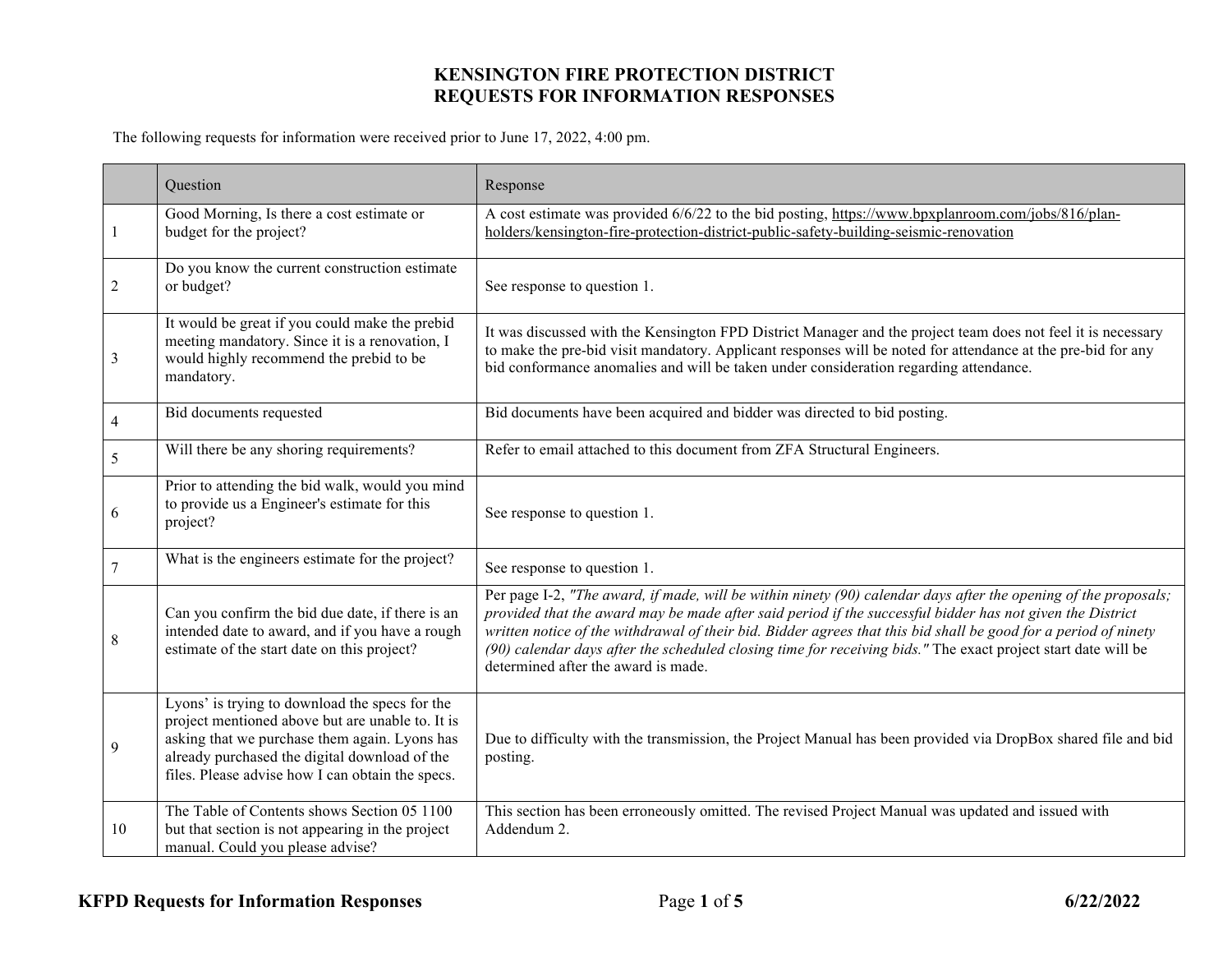| 11 | Please double check the uploaded Specifications<br>on Bay Area Builders Exchange for PUBLIC<br><b>SAFETY BUILDING SEISMIC</b><br>RENOVATION bidding 07.01.2022. There<br>seems to be incorrect information in this file.<br>(i.e. bid date is set for $06/20/2022$ , contract<br>period for completion of work is 50 working<br>days). Please advise. | Additional errors to the original Project Manual were noted. The revised Project Manual was updated and<br>issued with Addendum 2.                                                                                                                                                                                                            |
|----|-------------------------------------------------------------------------------------------------------------------------------------------------------------------------------------------------------------------------------------------------------------------------------------------------------------------------------------------------------|-----------------------------------------------------------------------------------------------------------------------------------------------------------------------------------------------------------------------------------------------------------------------------------------------------------------------------------------------|
| 12 | Does this project have a PLA (project labor<br>agreement), PSA (project stabilization<br>agreement, or anything similar to either of<br>those?                                                                                                                                                                                                        | See Prevailing Wage Instructions, GP-3, KFPD Instructions to Bidders.                                                                                                                                                                                                                                                                         |
| 13 | Which file under the "Public Safety Building<br>Renovation" page on the<br>www.kensingtonfire.org site has drawings/plans<br>from the last remodel? So far the only full set of<br>plans for the PSB I've found appear to be the<br>original drawings titled "May 05, 1967 PSB<br>Design Dwgs from 1967 to 1970".                                     | Links to these documents have been added to our website at:<br>https://www.kensingtonfire.org/public-safety-building<br>•Apr 30, 2010 PSB Renovation Drawings<br>•Jul 08, 2005 PSB Hazardous Materials Abatement Spec<br>•Jul 29, 2004 PSB Renovation Drawings<br>•Sep 10, 1998 PSB Renovation Drawings<br>•Sep 10, 1998 PSB Renovation Specs |
| 14 | Do you have the Section 05 1100 available yet?                                                                                                                                                                                                                                                                                                        | See response to question 10.                                                                                                                                                                                                                                                                                                                  |
| 15 | Page GP14 paragraph 26 calls for a<br>superintendent and project manager to be onsite<br>at all times. This is an unusual requirement for a<br>job this size. Can the project manager work<br>from the home office instead of being onsite?                                                                                                           | No.                                                                                                                                                                                                                                                                                                                                           |
| 16 | Do you know if the project is required to have<br>Builder's Risk policy?                                                                                                                                                                                                                                                                              | Insurance requirements explained on page C-5, KFPD Instructions to Bidders.                                                                                                                                                                                                                                                                   |
| 17 | Is the elevator gurney accessible?                                                                                                                                                                                                                                                                                                                    | No, the elevator is a Limited Use Limited Access Size since the 2 <sup>nd</sup> floor exits directly onto grade.                                                                                                                                                                                                                              |
| 18 | Is there a Hazardous Materials Report? Is there<br>asbestos in the building?                                                                                                                                                                                                                                                                          | There is not a current Hazardous Materials Report and the presence of asbestos is unknown at the time of<br>response. Demolition subcontractor can assume a report will be necessary to confirm the presence of<br>hazardous materials and appropriate measures.                                                                              |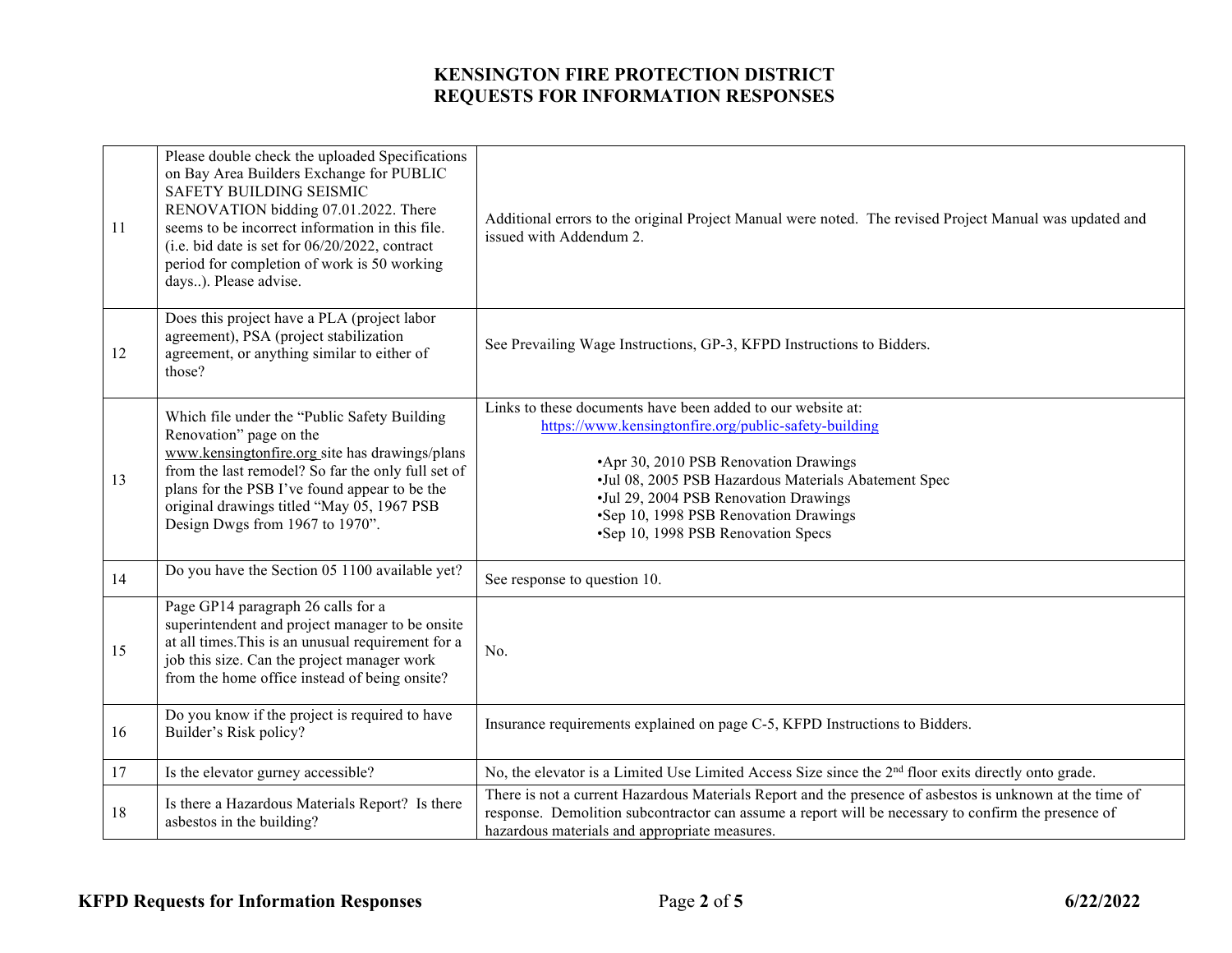| 19 | Is there a demolition reflected ceiling plan? Or<br>will all of the drywall be required to be removed<br>at the ceiling?                                                                                                                                                                                                                     | Yes, finish ceilings throughout the building will be removed.                                                                                                                                                                                      |
|----|----------------------------------------------------------------------------------------------------------------------------------------------------------------------------------------------------------------------------------------------------------------------------------------------------------------------------------------------|----------------------------------------------------------------------------------------------------------------------------------------------------------------------------------------------------------------------------------------------------|
| 20 | What is the construction duration?                                                                                                                                                                                                                                                                                                           | 365 working days as listed is equivalent to 18 months as we do not anticipate weekend work given that the<br>project is located within a residential neighborhood. The fire personnel will be vacated to a temporary location<br>for the duration. |
| 21 | Will switch gear or a P, G & E permit be<br>required?                                                                                                                                                                                                                                                                                        | It should be assumed that the existing service may need to be updated but that no new $P G & E$ permitting will<br>be required since it is an existing fire station that will remain.                                                              |
| 22 | Will a haz mat report be included in Addendum<br>22                                                                                                                                                                                                                                                                                          | See response to question 18.                                                                                                                                                                                                                       |
| 23 | Will Addendum 1 be re-issued?                                                                                                                                                                                                                                                                                                                | See response to question 11.                                                                                                                                                                                                                       |
| 24 | Is permitting to be through Contra Costa County<br>despite being a public building?                                                                                                                                                                                                                                                          | Yes, permitting is in progress by Contra Costa County and is expected to be completed shortly.                                                                                                                                                     |
| 25 | Schedule – Can the bid due date be postponed?<br>7/1/22 is right before a holiday weekend.                                                                                                                                                                                                                                                   | No. Also see response to question 8.                                                                                                                                                                                                               |
| 26 | Will all interior finishes be removed except for<br>primary structural walls?                                                                                                                                                                                                                                                                | Yes, the interior finishes will be removed. Refer to the demolition plans in the drawing set for areas being<br>removed or demolished.                                                                                                             |
| 27 | Are there any bid alternates?                                                                                                                                                                                                                                                                                                                | No, none at this time.                                                                                                                                                                                                                             |
| 28 | Will the existing generator remain?                                                                                                                                                                                                                                                                                                          | Yes, it is in good working order and maintained regularly.                                                                                                                                                                                         |
| 29 | At the job walk it was said that the time for<br>completion will change to 18 months. This<br>seems longer than necessary for a project of this<br>size & complexity. Is the lengthy duration<br>because of the "KFPD RFP 2022 01 Temporary<br>Fire Station" project? Such as moving fire<br>personnel in & out of the temporary facilities? | See response to question 20.                                                                                                                                                                                                                       |
| 30 | Are bidders required to carry a Builders Risk<br>insurance policy? If so, what are the specific<br>requirements (i.e. earthquake, flood, limits, etc)?<br>If not, does the KFPD have a COC policy in<br>force for this project? Will it include the<br>Contractor as an insured on the policy?                                               | See response to question 16.                                                                                                                                                                                                                       |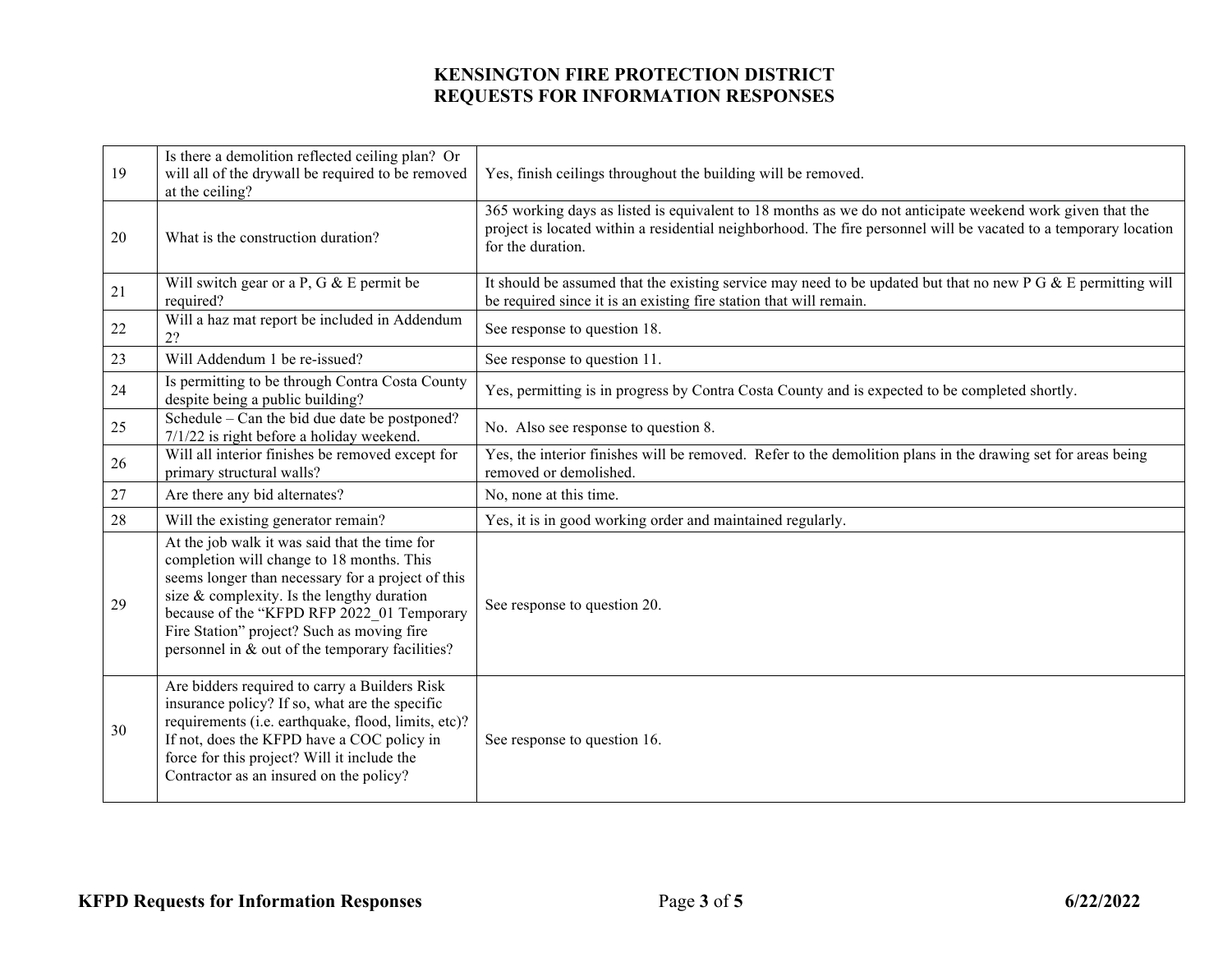| 31 | In the Notice to Contractors the duration for this<br>project is stated as 365 work days. On page 26<br>of the Cost Estimate the project duration is<br>shown as 456 calendar days. With the start &<br>finish dates set for $9/1/22 - 12/1/23$ . Then at the<br>job walk yesterday it was said that the project<br>duration will be 18 months. | See response to question 20.                                                                                                                                                                                            |
|----|-------------------------------------------------------------------------------------------------------------------------------------------------------------------------------------------------------------------------------------------------------------------------------------------------------------------------------------------------|-------------------------------------------------------------------------------------------------------------------------------------------------------------------------------------------------------------------------|
| 32 | At the job walk it was said that the time for<br>completion will change to 18 months. This<br>seems longer than necessary for a project of this<br>size & complexity. Is the lengthy duration<br>because of the "KFPD RFP 2022 01 Temporary<br>Fire Station" project?                                                                           | See response to question 20.                                                                                                                                                                                            |
| 33 | Would it be possible to get the Geotechnical<br>report and Prebid sign-in sheet for the<br>mentioned work? Also, when will the addenda<br>be available?                                                                                                                                                                                         | A letter from the Geotechnical Engineer and the Sign-In Sheet was posted with Addendum 2, 6/16/22. The<br>letter refers to past Geotechnical Engineering Reports for the project. Addendum 3 will be posted on 6/22/22. |
| 34 | In table of contents Division 3 in project manual<br>for Public Safety Building Renovation Project<br>consists of 5 sections, only 1 section is included<br>in project manual. Please provide other four.                                                                                                                                       | See response to question 11.                                                                                                                                                                                            |
| 35 | I would like to view the sign-in sheet/attendance<br>list from the prebid meeting that was held on<br>June 14th for the 'Public Safety Building<br>Seismic Renovation' Project and was hoping<br>you might be able to help or perhaps know who<br>can.                                                                                          | See response to question 33.                                                                                                                                                                                            |
| 36 | We received the link to the Specs, but they are<br>for the wrong project. Do you know when the<br>correct Specs will be released and if so will you<br>be pushing the bid date due to not having the<br>correct documents?                                                                                                                      | See response to question 11.                                                                                                                                                                                            |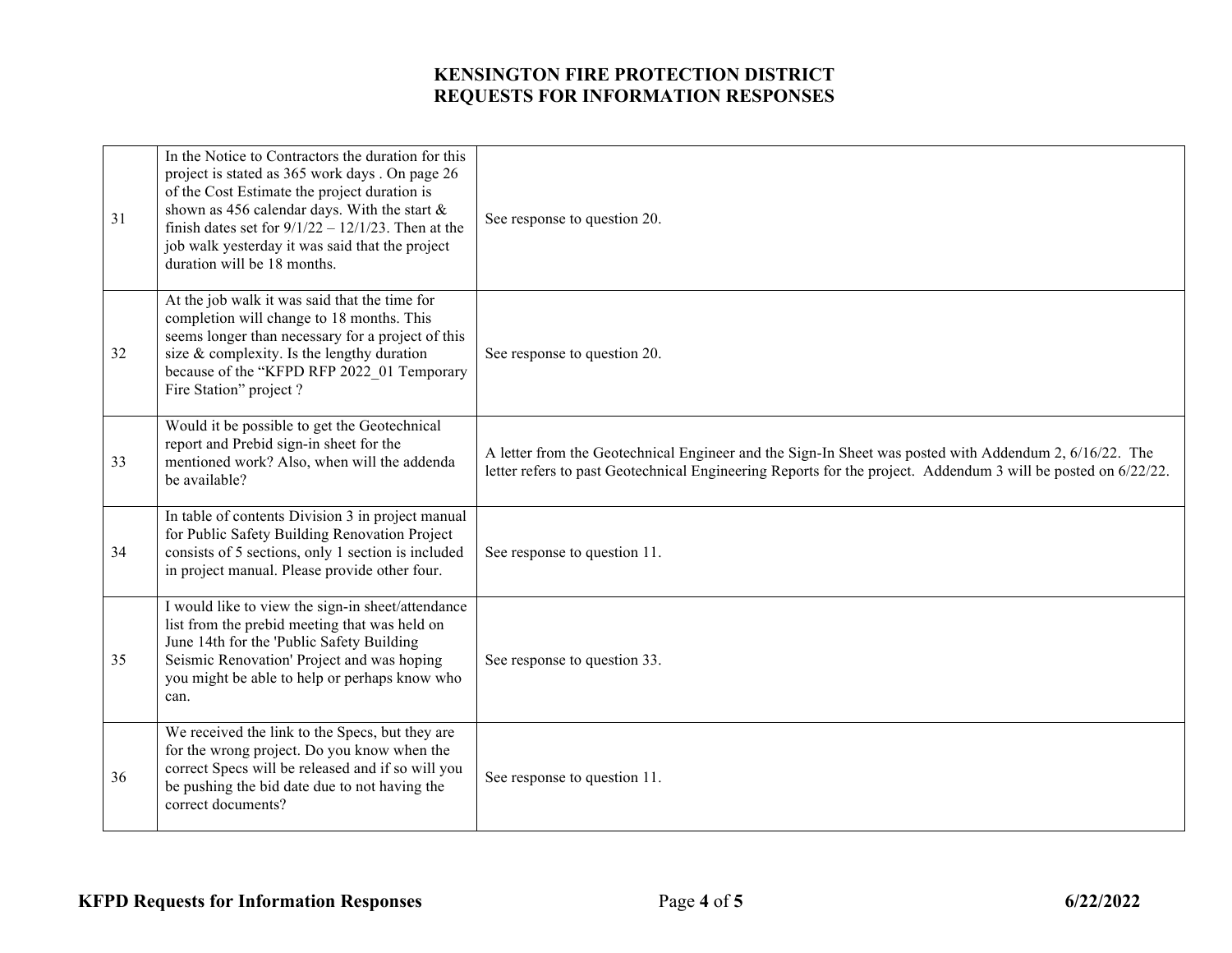| 37 | We are going to be providing a quote for<br>division 14-00-00 equipment ADA Wheelchair<br>Lift on your project. Can you provide us with a<br>list of General Contractors bidding for your<br>project? | Please see the listing on the BPX plan holder list and sign in sheet:<br>https://www.bpxplanroom.com/jobs/816/plan-holders/kensington-fire-protection-district-public-safety-<br><u>building-seismic-renovation</u><br>And additionally, KFPD PSB Site Visit Sign In Sheet and Bid Inquiry Contacts posted with Addendum 3. |
|----|-------------------------------------------------------------------------------------------------------------------------------------------------------------------------------------------------------|-----------------------------------------------------------------------------------------------------------------------------------------------------------------------------------------------------------------------------------------------------------------------------------------------------------------------------|
| 38 | Please update on status of specification book.                                                                                                                                                        | See response to question 11.                                                                                                                                                                                                                                                                                                |